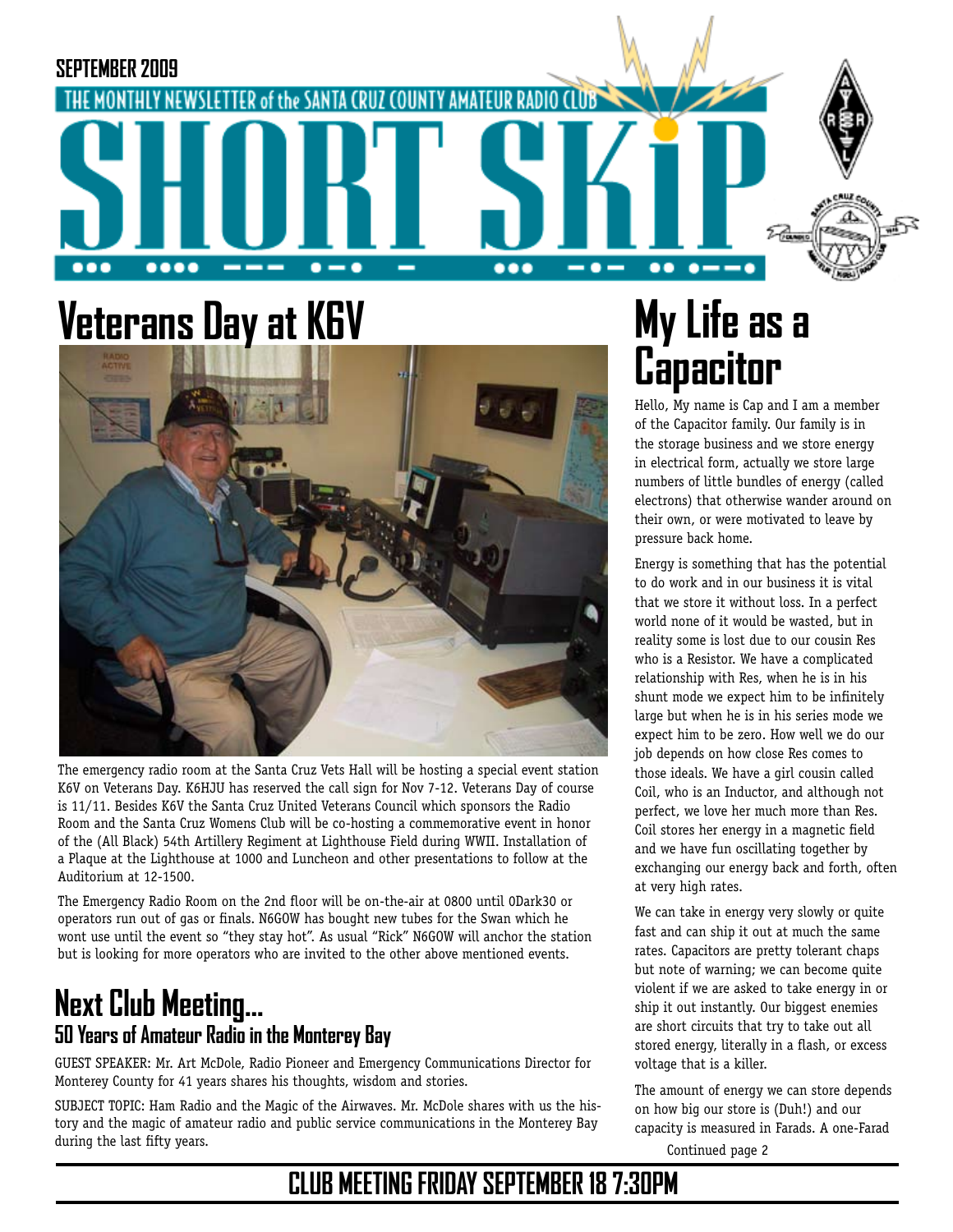#### **2 SEPTEMBER 2009**





Greetings to all CAKE consumers and wannabees.

Following our stimulating sessions at GIGI's I often try to capture the proceedings with a brief report.

Today, for a change, I wish to report what happened later that day. During the session Kerry (K6RRY) mentioned that the police at the Burning Man event, monitored channel 5 of Multi-Use-Radio-Sservice radios to receive calls to 911 from the general public. Kerry had discovered that his Yaesu FT-60R could be modified to operate on that frequency by removing a single resistor. Excellent research to find that solution Kerry! The key question became, could this SMD size 0402 component be safely removed? Great minds weighed in on de-soldering or using a fine burr drill bit, Bob (K6XX) suggested clipping it out. After lunch Kerry was presented with all these

options and followed Bobs suggestion using a fine pair of wire cutters. Nevertheless it took audacity and careful work to remove it and after a tense moment we were gratified to find that his radio can now also be used as a MURS device.

During our morning session Ron W6WO expressed concern that some copper traces in his power amplifier project might just burn out when carrying 20 amps of current. Tom AE6XQ suggested the only way to find out was a valid test. Later that day Tom showed up with a variable 12 volt power supply having a current display and a sample trace was tested up to 40 amps. The trace became too hot to touch but didn't fail. Tom's remark was " if your amp fails it will be due to other causes". Not exactly a vote of confidence but nevertheless we all learned something and a tense moment passed with a sigh of relief.



Old W.Elec tube from the 40s.

## **License Upgrade and Testing**

http://RADIOEXAM.ORG Online practice testing:

http://copaseticflow.blogspot.com/ http://www.qrz.com/p/testing.pl http://www.eham.net/exams/ http://HELLO-RADIO.ORG http://ARES.SANTA-CRUZ.CA.US http://WWW.K6BJ.ORG Laurel VEC has (free) exams quarterly in "Monterey", including Oct. 17, 2009. http://www.k6ly.org/index.php?option=com\_content&task=view&id=27&Itemid=32 ARRL VEC: Exam Sessions in the Santa Clara Valley Apple Computer, 1 Infinite Loop, Cupertino, Ca. The Silicon Valley Volunteer Examiner (VE) Group holds Tests for all license grades -- Technician, General, and Amateur Extra. Dates:Our walk-in test sessions are on the first and third Saturdays of each month. Time:You may start taking your test at any time between 8 AM and 11 AM. (You must arrive before 11 AM.) Special Test Sessions may have different times, as announced. What to Bring:All necessary forms will be furnished to you. Please bring two forms of identification (one preferably a picture ID), the original and a photocopy of your current license (if you are a Ham), and the original and a photocopy of any CSCEs showing earlier completions. A calculator may be helpful. Youngsters may be identified by a properly identified adult. Cost:There is a \$14 charge for taking the tests (the same \$14 lets you take as many different-level tests as you want during one morning). Where to Find Us: (NEW)Apple Computer, 1 Infinite Loop, Cupertino, Ca.

When will I Get My New Call?We no longer mail people the calls as they are available on ULS, and people just search for their names there. You may contact us for more information: By email (preferred): ad6zh@arrl.net By phone: (408) 507-4698 (Morris Jones, AD6ZH)

Sunnyvale VEC Exam Sessions for 2009, California only. Sunnyvale: Sep 11, Oct 9, Nov 14, Dec 11. all 10:30AM Redwood City: Sep 18, Nov 20, Dec 18 all at 10:30AM

#### **Capacitor**

capacitor could store a large amount of energy and a very common size is a micro-Farad, whichis one millionth of a Farad, written as a uF. Then there are nano-farads nF and little pigmy guys called pico-farads pF.

The electrons we store are in a tense, static state and that tension becomes a motivating force (electro motive force), to drive a current of them out into the dynamic world of circuits. Emf is measured in volts and very many stored electrons are required to produce large emfs and electron current flow. For the really curious, 6.241 509 629 152 65 × 1018 electron charges are equivalent to a typical AA battery. By the way don't tax your brain with that number, look up the word "Coulomb" in Wikipedia if you need more insights.

I want to say a few words about or heritage. The very first of our line began in 1744 when a Dutch scientist in the town of Leyden, stored static electricity between two electrodes on the inside and outside of a jar. It became the original form of capacitor and its discovery was of fundamental importance in the study of electricity. Not so long ago, capacitors were few in kind and still rather primitive by today's standards. I can remember as boy opening up some dead bodies to find rolls of paper with sticky stuff between the layers. The state of the art in our family today includes solid materials like ceramic, and the very best use fine porcelain.

The future looks very exciting for the new super-capacitor members of our family, their ability to increase the density of storage is rather like adding a second floor in a warehouse. New technology in development of this kind could potentially replace batteries in all-electric cars, plug-in hybrids and many consumer products. We can imagine one day our technology will be advanced enough to store massive amounts of energy and solve an age-old problem; "once electricity is generated it is hard and expensive to store". One day our family may go a long way to reduce our dependency on carbon fuels.

Finally I may have been too hard on our cousin Res and a little infatuated with Coil. Perhaps someone will write the their life stories soon.

—73 from our California home in Cap-itola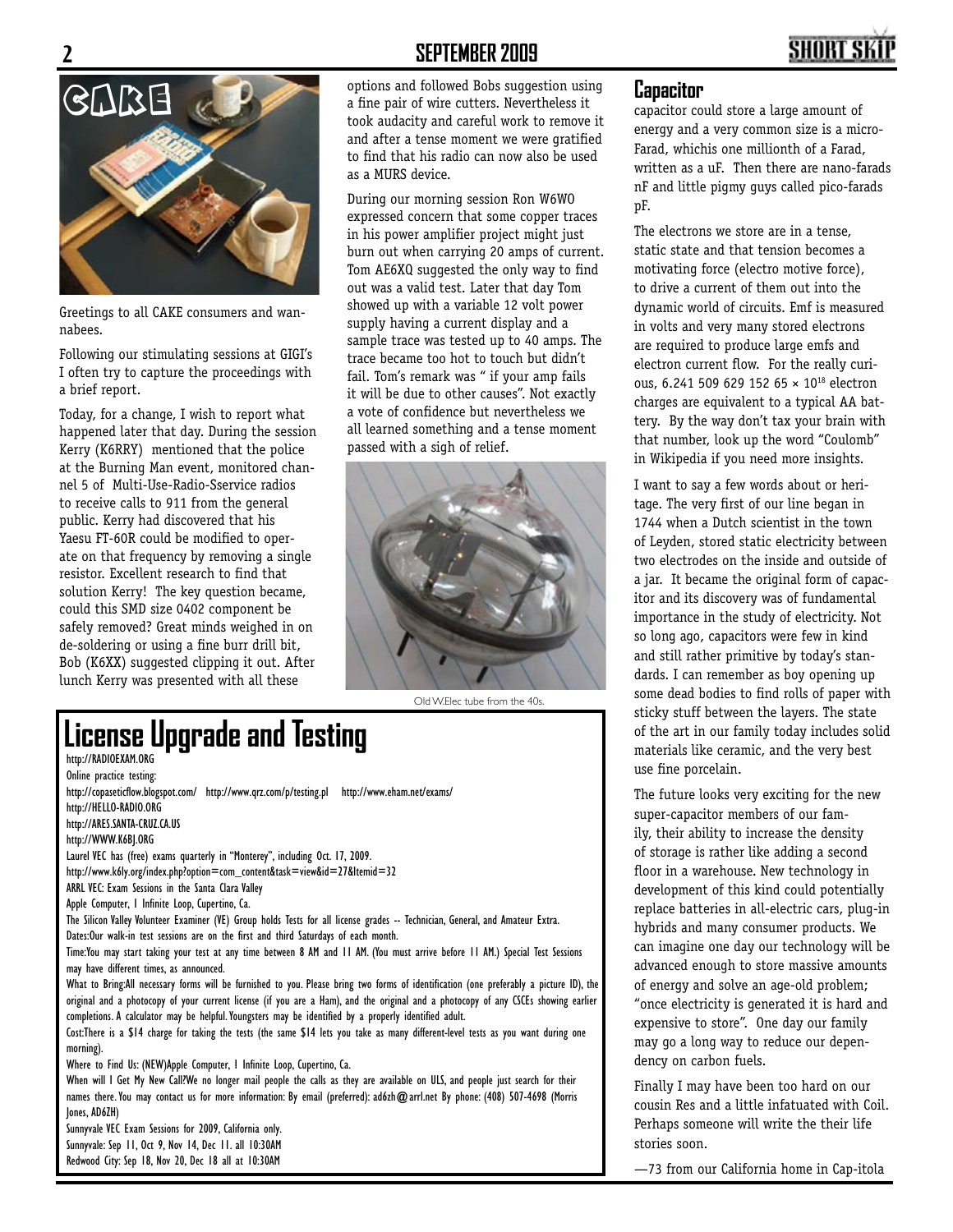## **SHORT SKII**

#### **SEPTEMBER 2009 3**

## **Passing the Tech Test**

By Dan Romanchik, KB6NU

I teach One-Day Tech classes. At the start of each class, I go over the following to help focus students on what to keep in mind when taking the test. It occurs to me that these are good tips no matter who is taking the test, so if you know someone who will be testing soon, please feel free to pass along this advice.

Technical Topics

The Tech test is not very technical, but there are three technical topics that you need to know: \* Ohm's Law,

\* how to calculate power, and

\* the relationship between frequency and wavelength.

#### Ohm's Law

The basic formula for Ohm's Law is voltage (E) equals current (I) times resistance (R), or  $E =$ I x R. On the test, there are several questions where they give you two of the values and ask you to calculate the third. If you're asked to calculate the current, you use the formula,  $I = E /$ R. If you need to calculate the resistance, use the formula  $R = E / I$ .

How to Calculate Power

The formula for calculating power is power (P) = voltage (E) times current (I), or  $P = E \times I$ . To calculate the current drawn, when given the power being consumed and the voltage applied to the circuit, use the formula  $I = P / E$ .

Relationship Between Frequency and Wavelength

There are several questions that require you to calculate the wavelength of a signal or some fraction of the wavelength. The reason for this is that antennas are often a fraction of a wavelength.

The formula that describes the relationship between frequency and wavelength is wavelength in meters = 300 / frequency in MHz. One question asks for the approximate length of a quarter-wavelength vertical antenna for 146 MHz. To figure that out, you first calculate the wavelength:

wavelength =  $300/146 = 2.05$  m or about 80 inches

One quarter of 80 inches is 20 inches, and the antenna will actually be a little bit shorter than that because radio travels more slowly in wire than it does in free space. The correct answer to this question is 19 inches.

That's all there is to the technical part of the test!

Safety

There are lots of questions on the test about operating safely and being safe when working on antennas. My advice when answering these questions is to always choose the most conservative answer. The two exceptions are when asked what is the lowest voltage and current



Our August club meeting was well attended with about 35+ members and guests. The kickoff to the meeting began at 7PM with an ARES meeting led by Jerry Inman, AE6I. The first meeting centered on a twentyfive point list of topics for future ARES discussions and action. This brainstorming session was quite productive, pointing out the need for retraining for some and providing new info for others. We had to put our thinking caps on to come up with need-toknow topics. Jerry did a fine job of eliciting thoughts and recommendations. Future meetings will commence at 6:30PM before club meetings. You do not need to be an ARES member to attend.

The regular club meeting began promptly at 7:30 with a discussion of Field Day by Bill Conklin, AF6OH. He discussed the need for publicity we need as a ham community. He is working on plans for future ham club PR videos to be made for presentation on TV Channels 25 or 36. Each member gave an individual report of what our present home projects are. There is a wide range of "happenings," including improvements on home stations and antennas, contests and operating techniques. As stated by Bruce Hawkins, AC6DN, "The upside of being unemployed is that you have time to work on your home station." Bud, K6OZX, a club visitor, served on the USS Badoing Strait (CVE-116) dur-

that can hurt you. For these questions, the correct answer is the second lowest choices. Emergencies

There are lots of questions about what to do in emergencies. There are two things to keep in mind when answering these questions:

 \* You should do whatever you can to help someone who is in an emergency situation.

 \* You can even break the rules to help someone in an emergency situation. This includes operating on frequencies you are normally not allowed to operate on and communicating with other stations in other radio services. Miscellaneous Tips

Here are a couple of other miscellaneous tips:

ing the Korean War. I wanted assignment to that ship or one like it but was sent instead to a long two-year tour on Guam. Back in 1949/50, Guam was practically a desert island. I was in an aviation detachment of about 25 men at NAS Agana. After Bud got out of the navy he worked for Lenkert Electric, then Lockheed.

The next day, a Saturday, we had our biweekly CAKE meeting. It was nearly the same group from the club meeting as the night before (less those who working on home chores such as plumbing, job overtime, mowing lawns, etc.). Peter, KE6RAX, announced that he would be putting on a ham class at the yacht harbor in October. He has openings for fellow instructors or guest speakers.

Speaking of antenna improvements, my 40-meter beam elements and rotor have been moved from a loose stack in my front driveway to its new position on my side yard fence. For support brackets to keep them off the ground, I selected some of my finest (termite free) redwood 2x4s. Cut to the correct size and securely nailed in place, the carefully stowed beam elements are easily accessible for future assembly next spring - or summer.

A month ago I had a nice surprise. Hearing a good, clear "CQ" with a steady fist, I gave an answer. The Op and I chatted awhile at about 15 wpm. Fred, KD7ZNC, and I exchanged the usual info: name, rate and service number. He then paused a minute and said, "Hey Art, it's good to talk to you again!" This doesn't happen too often, so I checked my log. Sure enough, nearly 5 years ago we had a QSO. Back then he was operating a home brew station at 20 watts out and freshly retired from FedEx. It had been solid copy from Rio Rico, Arizona. This time he was on an ICOM 728.

 \* The answer is 'D.' If one of the answers to a question is, "D. All of these answers are correct," chances are that is the correct answer. There are 18 questions with this option, and of those 18 questions, there are only two questions--T3B06 and T5B03--where that is not the correct answer.

 \* Long-Answer Rule. Where one answer is a lot longer than the other options, chances are that this is the correct answer. I haven't done an exhaustive study of this, but when one answer is very long, take a good, hard look at it.

That's all I have. Good luck on the test!